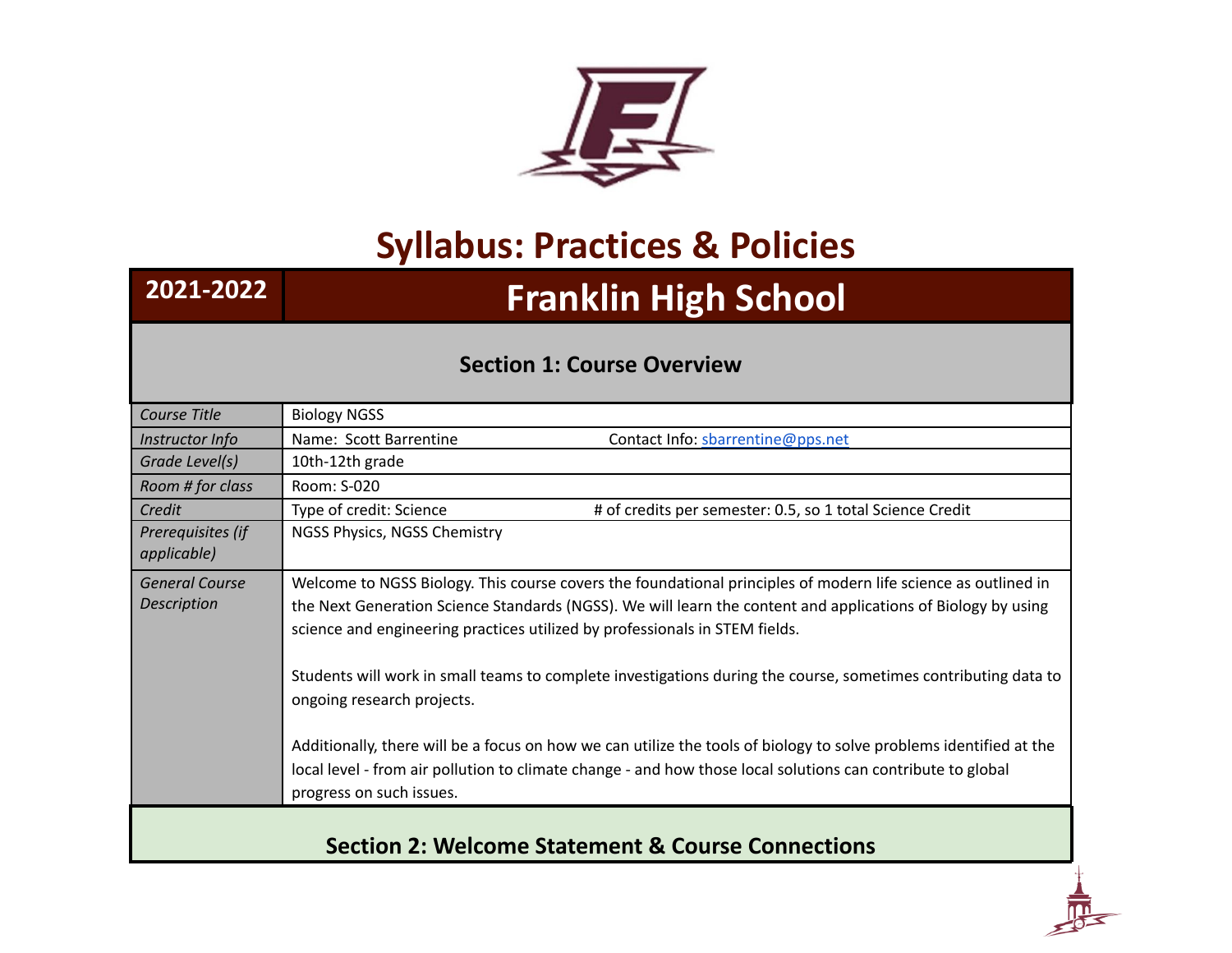| <b>Personal Welcome</b>                                                                                              | I'm excited to work with our students to become more thoughtful citizens!                                                                                                                                                                                                                                                                                                                                                                                                                       |                                                                                                                                              |                                                                                                                                                                     |                                                                                                                                                                          |
|----------------------------------------------------------------------------------------------------------------------|-------------------------------------------------------------------------------------------------------------------------------------------------------------------------------------------------------------------------------------------------------------------------------------------------------------------------------------------------------------------------------------------------------------------------------------------------------------------------------------------------|----------------------------------------------------------------------------------------------------------------------------------------------|---------------------------------------------------------------------------------------------------------------------------------------------------------------------|--------------------------------------------------------------------------------------------------------------------------------------------------------------------------|
| Course Highlights<br>(topics, themes, areas<br>of study)<br>Course<br>Connections to PPS<br><b>Relmagined Vision</b> | <b>Units of Study:</b><br>Unit 1 - Ecosystems & Biodiversity<br><b>Unit 2 - Biomolecules</b><br><b>Unit 3 - Cells to Organisms</b><br><b>Unit 4 - Genomics</b><br><b>Unit 5 - Evolution</b><br>Unit 6 - Matter, Energy, & Climate Change<br>Relative to a biological lens and science literacy, students of this course will foster their ability to grow<br>as compassionate critical thinkers, able to collaborate and solve problems, and be prepared to lead a<br>more socially just world. |                                                                                                                                              |                                                                                                                                                                     |                                                                                                                                                                          |
| Prioritized                                                                                                          | The following skills will also be our grading categories in this course:                                                                                                                                                                                                                                                                                                                                                                                                                        | <b>Section 3: Student Learning</b>                                                                                                           |                                                                                                                                                                     |                                                                                                                                                                          |
| <b>Standards</b>                                                                                                     | <b>Design</b><br>Setting up experiments and<br>using engineering design<br>"I can use the practices of<br>science to investigate<br>phenomena and design<br>solutions through inquiry<br>and engineering."                                                                                                                                                                                                                                                                                      | <b>Analyze</b><br>Analyzing data and arguing<br>from evidence<br>"I can use data to identify<br>patterns and make<br>evidence-based claims." | <b>Explain</b><br>Scientific content and<br>knowledge<br>"I can use scientific<br>language and models to<br>explain how something<br>works and answer<br>questions" | <b>Apply</b><br>The impacts of science and<br>engineering<br>"I can explain how science<br>and engineering are applied<br>to address problems or issues<br>in the world" |
| <b>PPS Graduate</b><br><b>Portrait</b><br><b>Connections</b>                                                         | I will help students grow their knowledge and skills in the following aspects of PPS's Graduate Portrait:<br>The Design skill helps students become inclusive and collaborative problem solvers, as well as resilient and<br>adaptable lifelong learners.                                                                                                                                                                                                                                       |                                                                                                                                              |                                                                                                                                                                     |                                                                                                                                                                          |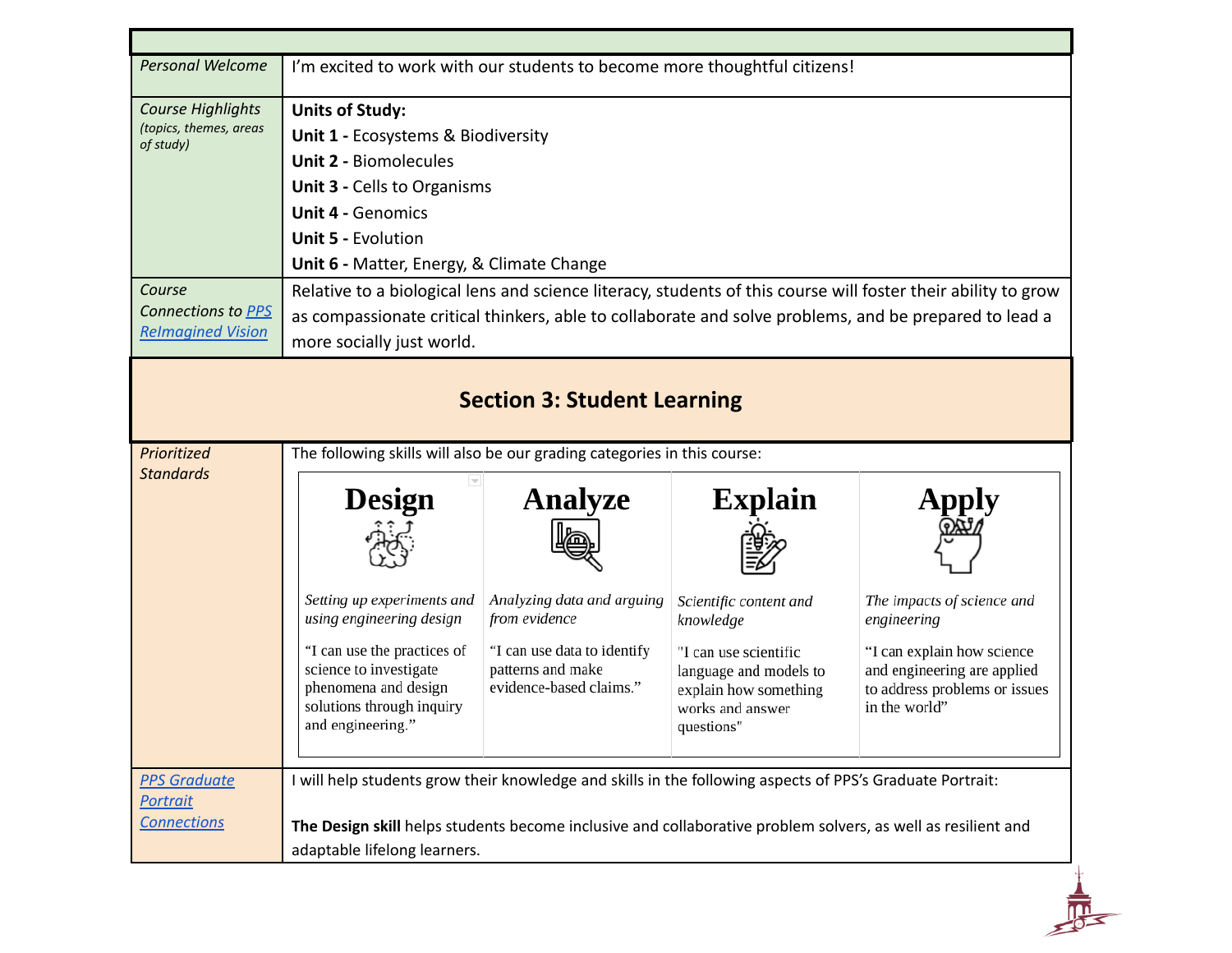| Differentiation/<br>accessibility<br>strategies and<br>supports: | The Analyze skill helps students become inquisitive critical thinkers with deep core knowledge<br>The Explain skill helps students become powerful and effective communicators and influential and informed<br>global stewards.<br>The Apply skill helps students to be reflective, empathetic, and transformative equity leaders who will shape a<br>better future.<br>I will provide the following supports specifically for students in the following programs:<br>Special Education: Per student's IEP, I will make reasonable accommodations including but not limited to time<br>for assignments, modes of content delivery, and methods of assessment.<br>504 Plans: Per student's 504 Plan, I will make reasonable accommodations including but not limited to time for<br>assignments, modes of content delivery, and methods of assessment.<br>English Language Learners: Attention is given to making instructions explicit through visual and auditory<br>means. Students may have access to a supportive peer, if appropriate and accommodations during<br>assessments, as needed.<br>Talented & Gifted: Communication with student and family to identify specific strengths and specify<br>opportunities for enrichment throughout each unit. |
|------------------------------------------------------------------|--------------------------------------------------------------------------------------------------------------------------------------------------------------------------------------------------------------------------------------------------------------------------------------------------------------------------------------------------------------------------------------------------------------------------------------------------------------------------------------------------------------------------------------------------------------------------------------------------------------------------------------------------------------------------------------------------------------------------------------------------------------------------------------------------------------------------------------------------------------------------------------------------------------------------------------------------------------------------------------------------------------------------------------------------------------------------------------------------------------------------------------------------------------------------------------------------------------------------------------------------------------|
|                                                                  | <b>Section 4: Cultivating Culturally Sustaining Communities</b>                                                                                                                                                                                                                                                                                                                                                                                                                                                                                                                                                                                                                                                                                                                                                                                                                                                                                                                                                                                                                                                                                                                                                                                              |
| <b>Tier 1 SEL Strategies</b><br><b>Shared</b><br>Agreements      | I will facilitate the creation of our Shared Agreements that respects and celebrates each student's race, ability,<br>language, and gender in the following by surveying students about:<br>What goals they would like to pursue as a class<br>$\bullet$<br>What positive communities have looked like for them<br>What they need to feel safe and comfortable in the classroom.<br>$\bullet$<br>We will practice group work and then reflect on what worked and what didn't. Throughout our time together, I<br>will affirm the validity of all perspectives - public school is a unique opportunity to be around a wide variety of<br>backgrounds and cultural values. Our diversity is a strength!<br>I will display our Agreements in each week's slideshow and a poster in the classroom. I hope to use our class<br>goals to help students see why these agreements are important. I plan to use follow-up surveys and<br>discussions to assess the effectiveness of our agreements.                                                                                                                                                                                                                                                                   |

 $\frac{1}{\sqrt{2}}$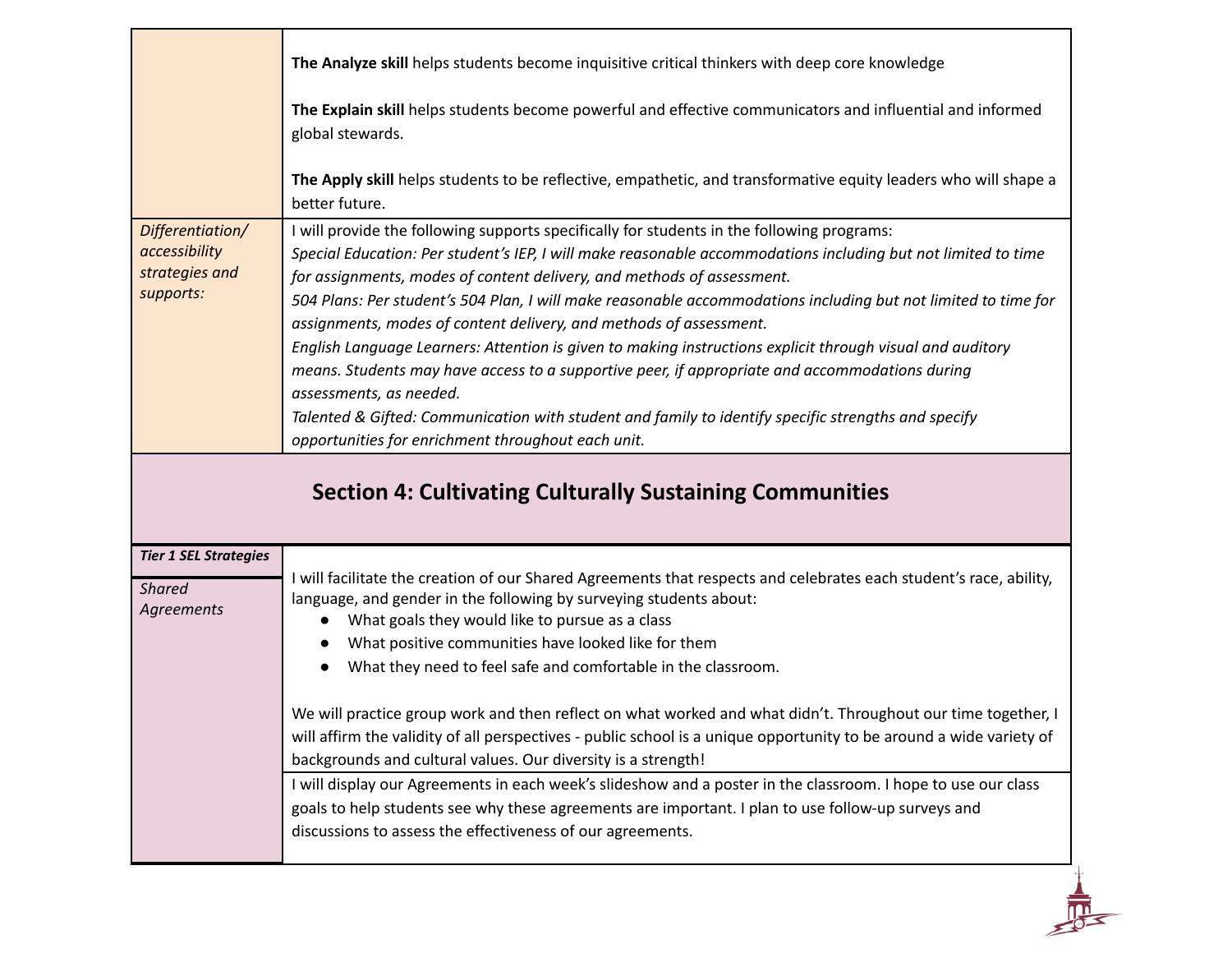| Student's<br>Perspective &<br><b>Needs</b> | I will cultivate culturally sustaining relationships with students by:<br>Asking them questions<br>Validating all perspectives as a product of environment and experiences.<br>Families can communicate their student's needs with me by answering the 'back to school' survey, emailing<br>me, or messaging me through Remind.                                                                                                                                                                                                                                                                |
|--------------------------------------------|------------------------------------------------------------------------------------------------------------------------------------------------------------------------------------------------------------------------------------------------------------------------------------------------------------------------------------------------------------------------------------------------------------------------------------------------------------------------------------------------------------------------------------------------------------------------------------------------|
| Empowering<br><b>Students</b>              | I will celebrate student successes by:<br>Creating an environment where students feel comfortable sharing their ideas and products with each<br>other so that we can all celebrate.<br>Affirming that success is based on effort and time spent.<br>Helping students see the intrinsic reward of challenging your brain so that it can grow stronger.<br>I will solicit student feedback on my pedagogy, policies and practices by:<br>Asking students to reflect on my class at regular intervals, both in surveys and conversations.<br>Checking in regularly with students.<br>Exit tickets |
|                                            | When class agreements aren't maintained (i.e. behavior) by a student, I plan to start the discussion with<br>restorative justice questions that ask students to reflect on their thoughts, feelings, and the results of their<br>actions. What can we do to pursue our goals for our community? How can you repair the current action and do<br>better next time?                                                                                                                                                                                                                              |
| Showcasing<br><b>Student Assets</b>        | I will provide opportunities for students to share and showcase their work with group work, gallery walks, and<br>well-supported presentations to their peers.                                                                                                                                                                                                                                                                                                                                                                                                                                 |
|                                            | <b>Section 5: Classroom Specific Procedures</b>                                                                                                                                                                                                                                                                                                                                                                                                                                                                                                                                                |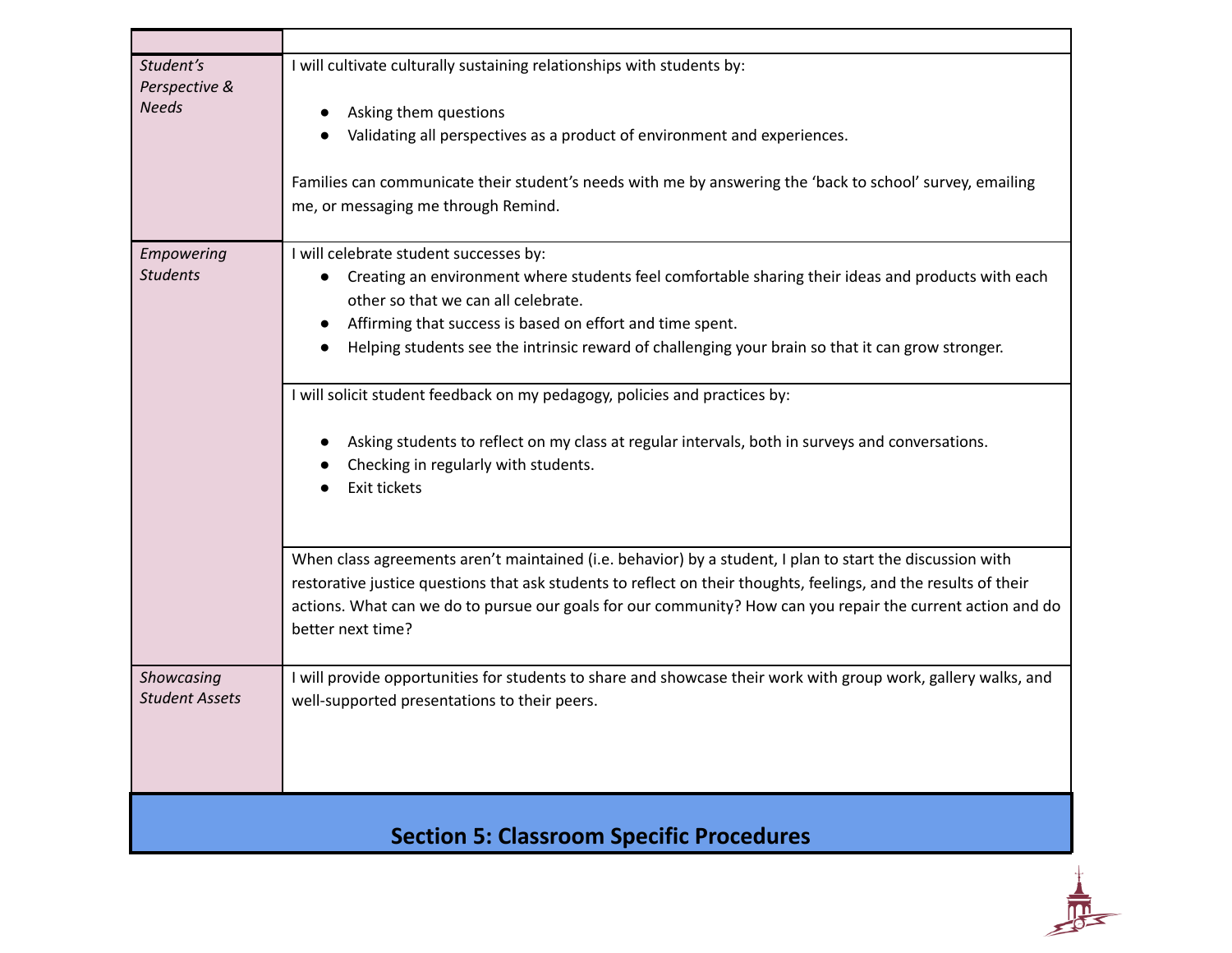| Safety issues and<br>requirements (if<br>applicable): | Emergency procedures for special scenarios are printed and hung in each room.                                                                                                                                                                                |
|-------------------------------------------------------|--------------------------------------------------------------------------------------------------------------------------------------------------------------------------------------------------------------------------------------------------------------|
| <b>Coming &amp; Going</b><br>from class               | I understand the importance of students taking care of their needs. Please use the following guidelines when<br>coming and going from class:<br>Students are greeted when they arrive. They have a seating chart so they know where to sit. Classes maintain |
|                                                       | routines that are predictable for students.                                                                                                                                                                                                                  |
|                                                       | To leave the room, a student must have a hall pass.                                                                                                                                                                                                          |
|                                                       | One person at a time may leave to use the restroom or get water.                                                                                                                                                                                             |
|                                                       | Students may leave to visit the nurse or get tech support, etc.                                                                                                                                                                                              |
|                                                       |                                                                                                                                                                                                                                                              |
| <b>Submitting Work</b>                                | I will collect work from students in the following way:                                                                                                                                                                                                      |
|                                                       | Paper<br>$\bullet$                                                                                                                                                                                                                                           |
|                                                       | Online - Formative, Student Desmos, Canvas                                                                                                                                                                                                                   |
|                                                       | If a student misses a deadline, I will partner with the student in the following ways so they have the ability to                                                                                                                                            |
|                                                       | demonstrate their abilities:                                                                                                                                                                                                                                 |
|                                                       |                                                                                                                                                                                                                                                              |
|                                                       | Deadlines are not strictly enforced in this class. Students are encouraged to revise in order to improve and                                                                                                                                                 |
|                                                       | continue to demonstrate their learning.                                                                                                                                                                                                                      |
|                                                       |                                                                                                                                                                                                                                                              |
| <b>Returning Your</b>                                 | My plan to return student work is the following:                                                                                                                                                                                                             |
| <b>Work</b>                                           | Timeline: Within ONE WEEK for most assignments. Within two weeks for longer projects and exams.                                                                                                                                                              |
|                                                       | What to look for on your returned work: Student will find their grade, along with feedback for how to improve.                                                                                                                                               |
|                                                       | Revision Opportunities: Ongoing                                                                                                                                                                                                                              |
| <b>Formatting Work</b>                                | Directions on how to format submitted work (ex. formal papers, lab reports, etc) can be found here:                                                                                                                                                          |
| (if applicable)                                       | n/a                                                                                                                                                                                                                                                          |
| <b>Attendance</b>                                     | If a student is absent, I can help them get caught up by:                                                                                                                                                                                                    |
|                                                       | Students should view the Weekly Plan on Canvas to see what they missed.                                                                                                                                                                                      |
|                                                       | In-person, students can get notes they missed from a classmate.                                                                                                                                                                                              |
|                                                       | Missed quizzes can be retaken before or after school, or during Tutorial.                                                                                                                                                                                    |
|                                                       |                                                                                                                                                                                                                                                              |
|                                                       | <b>Section 6: Course Resources &amp; Materials</b>                                                                                                                                                                                                           |

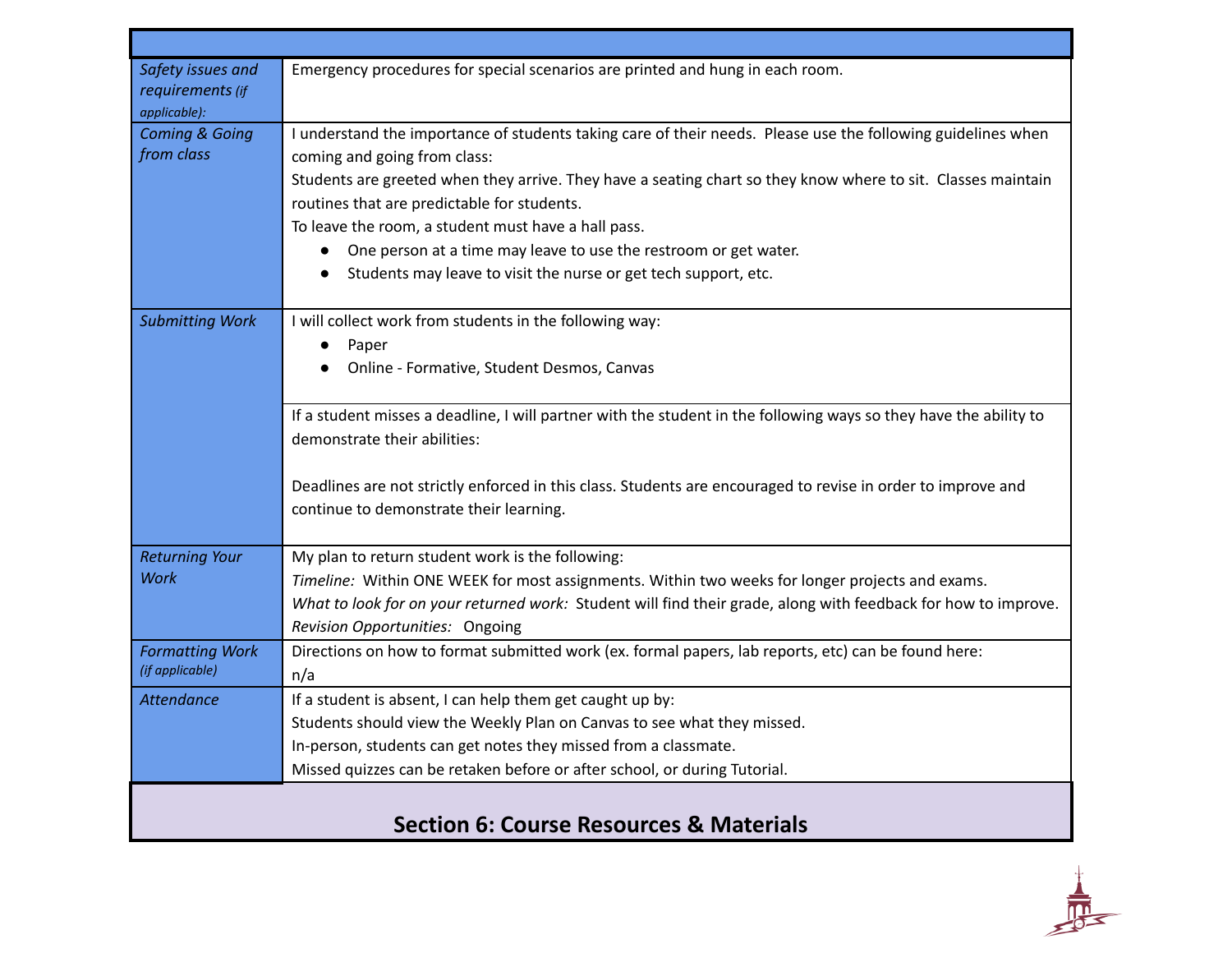| <b>Materials Provided</b>            | I will provided the following materials to students: lab equipment                                                                                                                                                                                                                                                                                                          |
|--------------------------------------|-----------------------------------------------------------------------------------------------------------------------------------------------------------------------------------------------------------------------------------------------------------------------------------------------------------------------------------------------------------------------------|
| <b>Materials Needed</b>              | Please have the following materials for this course:<br>Chromebook and charger<br>$\bullet$<br>Franklin can help with any materials you may need as well. Please reach out to me privately and I will help you                                                                                                                                                              |
|                                      | get what you need.                                                                                                                                                                                                                                                                                                                                                          |
| <b>Course Resources</b>              | Here is a link to resources that are helpful to students during this course: See Canvas course                                                                                                                                                                                                                                                                              |
| Empowering<br><b>Families</b>        | The following are resources available for families to assist and support students through the course:<br>ParentVUE                                                                                                                                                                                                                                                          |
|                                      | <b>Section 7: Assessment of Progress and Achievement</b>                                                                                                                                                                                                                                                                                                                    |
| Formative<br><b>Assessments</b>      | As students move through the learning journey during specific units/topics, I will assess & communicate their<br>progress in the following ways:<br>Warm Up Activities<br>Walking around listening to student talk<br>Exit tickets                                                                                                                                          |
| Summative<br><b>Assessments</b>      | As we complete specific units/topics I will provide the following types of opportunities for students to provide<br>evidence of their learned abilities:<br>There are multiple ways for students to demonstrate proficiency throughout the unit, including through lab<br>participation and analysis, major projects. This class does not have quintessential 'unit tests.' |
| Student Role in<br><b>Assessment</b> | Students and I will partner to determine how they can demonstrate their abilities in the following ways:<br>Rubrics are created based on the standards and skills being covered in class.                                                                                                                                                                                   |

 $\frac{1}{\sqrt{\frac{1}{1-\frac{1}{1-\frac{1}{1-\frac{1}{1-\frac{1}{1-\frac{1}{1-\frac{1}{1-\frac{1}{1-\frac{1}{1-\frac{1}{1-\frac{1}{1-\frac{1}{1-\frac{1}{1-\frac{1}{1-\frac{1}{1-\frac{1}{1-\frac{1}{1-\frac{1}{1-\frac{1}{1-\frac{1}{1-\frac{1}{1-\frac{1}{1-\frac{1}{1-\frac{1}{1-\frac{1}{1-\frac{1}{1-\frac{1}{1-\frac{1}{1-\frac{1}{1-\frac{1}{1-\frac{1}{1-\frac{1}{1-\frac{1}{1-\frac{1}{1-\frac{1}{1-\frac{$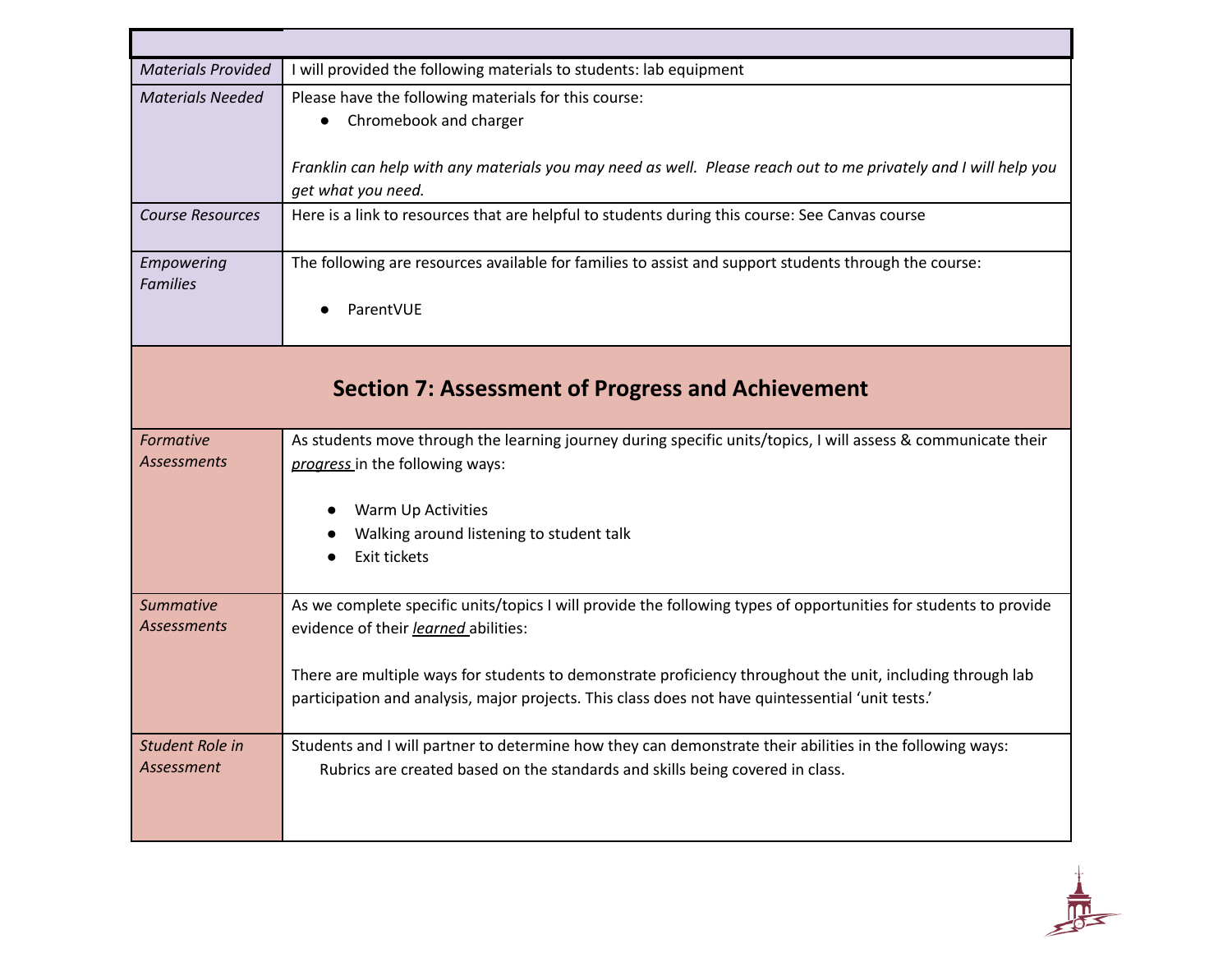|                                           | <b>Section 8: Grades</b>                                                                                                       |
|-------------------------------------------|--------------------------------------------------------------------------------------------------------------------------------|
|                                           | <b>Progress Report Cards &amp; Final Report Cards</b>                                                                          |
| <b>Accessing Grades</b>                   | Students & Families can go to the following location for up-to-date information about their grades throughout<br>the semester: |
|                                           | ParentVue and StudentVue in Synergy will be the location of up-to-date, official grades.                                       |
|                                           | I will update student grades at the following frequency:                                                                       |
|                                           | Grades will be updated weekly (in Synergy)                                                                                     |
| <b>Progress Reports</b>                   | I will communicate the following marks on a progress report:<br>Mark: HP                                                       |
|                                           | Meaning of the mark: Highly Proficient                                                                                         |
|                                           | -The student demonstrates a sophisticated understanding of the concepts and/or science practices                               |
|                                           | Mark: PR                                                                                                                       |
|                                           | Meaning of the mark: Proficient                                                                                                |
|                                           | -The student demonstrates a complete understanding of the concepts and/or science practices                                    |
|                                           | Mark: CP                                                                                                                       |
|                                           | Meaning of the mark: Close to Proficient                                                                                       |
|                                           | -The student demonstrates a partial understanding of the concepts and/or science practices                                     |
|                                           | Mark: DP                                                                                                                       |
|                                           | Meaning of the mark: Developing Proficient                                                                                     |
|                                           | -Assignment is incomplete and the student is still developing their ability to show proficiency                                |
| <b>Final Report Card</b><br><b>Grades</b> | The following system is used to determine a student's grade at the end of the semester:                                        |
|                                           | At the semesters (January and June), your average proficiency score will be translated to a letter grade that will             |
|                                           | be posted to your transcript based on the following numbers:                                                                   |
|                                           | $A = 3.5+$<br>$B = 3.0+$<br>$C = 2.5+$<br>No pass for less than 2.0<br>$D = 2.0+$                                              |
|                                           | The Biology department at Franklin High School uses a proficiency based grading system to communicate with                     |
|                                           | students their understanding of the concepts and skills being learned and explored in class. Rubrics are created               |
|                                           | based on the standards and learning targets being covered in class. Each proficiency score given will                          |
|                                           | correspond to the assignment rubric so that students are aware of why they received a particular score.                        |

**A**